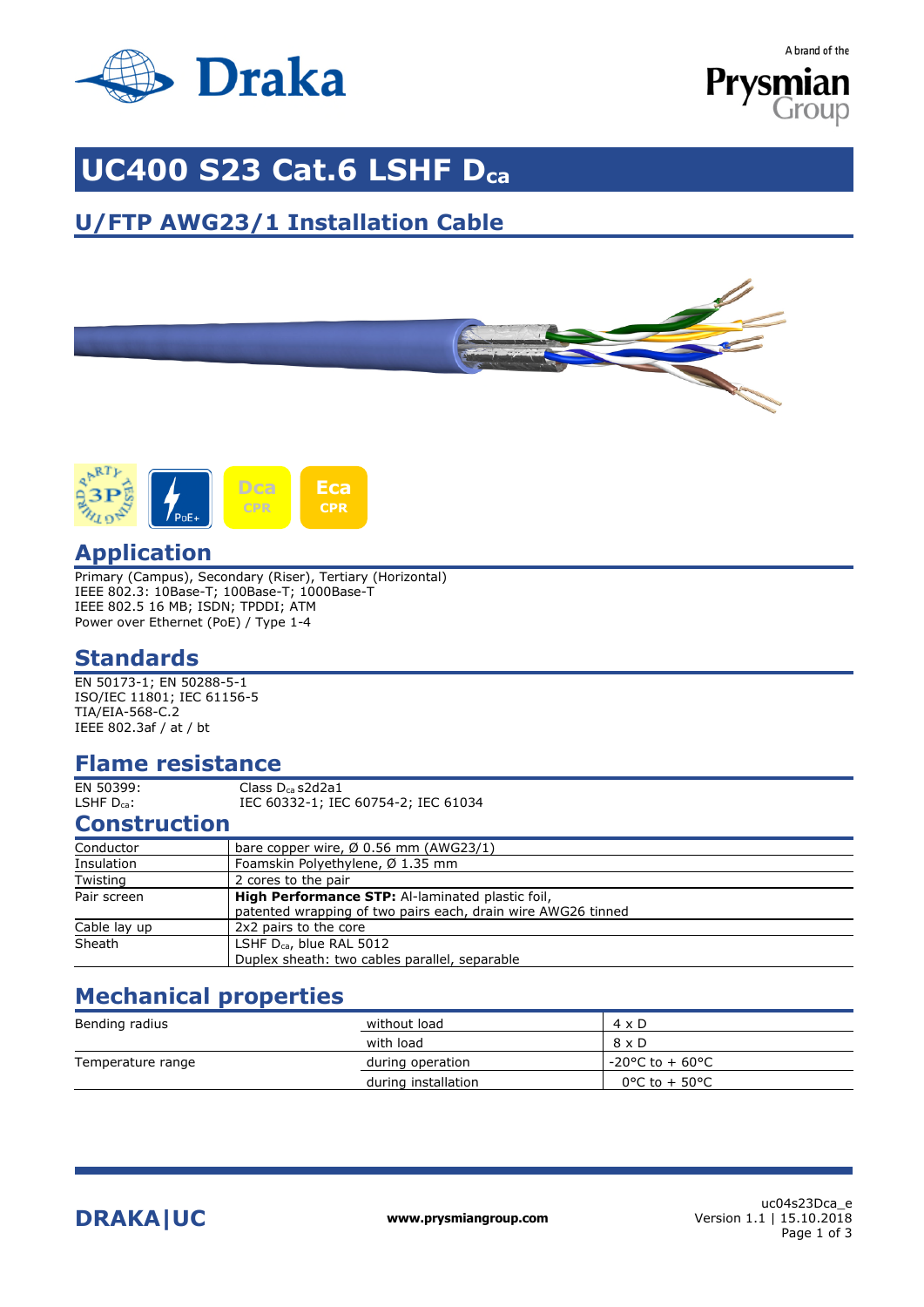

Prysmia Group

A brand of the

# **UC400 S23 Cat.6 LSHF Dca**

## **Electrical properties**

|  | at $20^{\circ}$ C $\pm$ 5°C |  |
|--|-----------------------------|--|
|  |                             |  |

|                                            |                            | $154$ Ω/km                  |         |  |
|--------------------------------------------|----------------------------|-----------------------------|---------|--|
| Loop resistance                            |                            |                             |         |  |
| Resistance unbalance                       |                            | $\leq 2\%$                  |         |  |
| Insulation resistance                      | (500 V)                    | $\geq$ 2000 MΩ *km          |         |  |
| Mutual capacitance                         | at 800 Hz                  | Nom. 43 nF/km               |         |  |
| Capacitance unbalance                      | (pair/ground)              | $\leq$ 1500 pF/km           |         |  |
| Mean characteristic impedance              | 100 MHz                    | $100 \pm 5$                 |         |  |
| Nominal velocity of propagation            |                            | Ca. 79 %                    |         |  |
| Propagation delay                          |                            | $\leq$ 427 ns/100m          |         |  |
| Delay skew                                 |                            | $\leq 12$ ns/100m           |         |  |
| Test voltage                               | (DC, 1 min) core/ core and | 1000 V                      |         |  |
|                                            | core/screen                |                             |         |  |
| Transfer impedance                         | 1 MHz<br>at                | 50 m $\Omega$ /m<br>$\,<\,$ |         |  |
|                                            | at 10 MHz                  | $\leq 100$ m $\Omega$ /m    | Grade 2 |  |
|                                            | at 30 MHz                  | $\leq 200$ m $\Omega$ /m    |         |  |
| Coupling attenuation                       |                            | 55 dB                       | Type 2  |  |
| Segregation classification acc. EN 50174-2 |                            | C''                         |         |  |

## **Electrical data** (nominal) acc. to Cat.6 (at 20°C)

| F<br>(MHZ) | <b>Attenuation</b><br>(dB/100m) | <b>NEXT</b><br>(dB) | <b>PS-NEXT</b><br>(dB) | <b>ACR</b><br>(dB/100m) | <b>PS-ACR</b><br>(dB/100m) | <b>ACRF</b><br>(dB/100m) | <b>PS-ACRF</b><br>(dB/100m) | Return<br>loss<br>(dB) |
|------------|---------------------------------|---------------------|------------------------|-------------------------|----------------------------|--------------------------|-----------------------------|------------------------|
| 1.0        | 1.8                             | 100                 | 97                     | 98                      | 95                         | 105                      | 105                         |                        |
| 4.0        | 3.4                             | 100                 | 97                     | 97                      | 94                         | 105                      | 102                         | 27                     |
| 10.0       | 5.4                             | 100                 | 97                     | 95                      | 92                         | 97                       | 94                          | 30                     |
| 16.0       | 6.8                             | 100                 | 97                     | 93                      | 90                         | 93                       | 90                          | 30                     |
| 20.0       | 7.7                             | 100                 | 97                     | 92                      | 89                         | 91                       | 88                          | 30                     |
| 31.2       | 9.6                             | 100                 | 97                     | 90                      | 87                         | 87                       | 84                          | 30                     |
| 62.5       | 13.7                            | 100                 | 97                     | 86                      | 83                         | 81                       | 78                          | 30                     |
| 100.0      | 17.4                            | 100                 | 97                     | 83                      | 80                         | 77                       | 74                          | 30                     |
| 125.0      | 19.5                            | 95                  | 92                     | 75                      | 72                         | 75                       | 72                          | 26                     |
| 155.5      | 21.9                            | 94                  | 91                     | 72                      | 69                         | 73                       | 70                          | 26                     |
| 175.0      | 23.3                            | 93                  | 90                     | 70                      | 67                         | 72                       | 69                          | 25                     |
| 200.0      | 25.0                            | 92                  | 89                     | 67                      | 64                         | 71                       | 68                          | $\overline{25}$        |
| 250.0      | 28.1                            | 90                  | 87                     | 62                      | 59                         | 69                       | 66                          | 24                     |
| 300.0      | 30.9                            | 89                  | 86                     | 58                      | 55                         | 67                       | 64                          | 24                     |
| 400.0      | 38.3                            | 87                  | 84                     | 48                      | 45                         | 64                       | 61                          | 23                     |